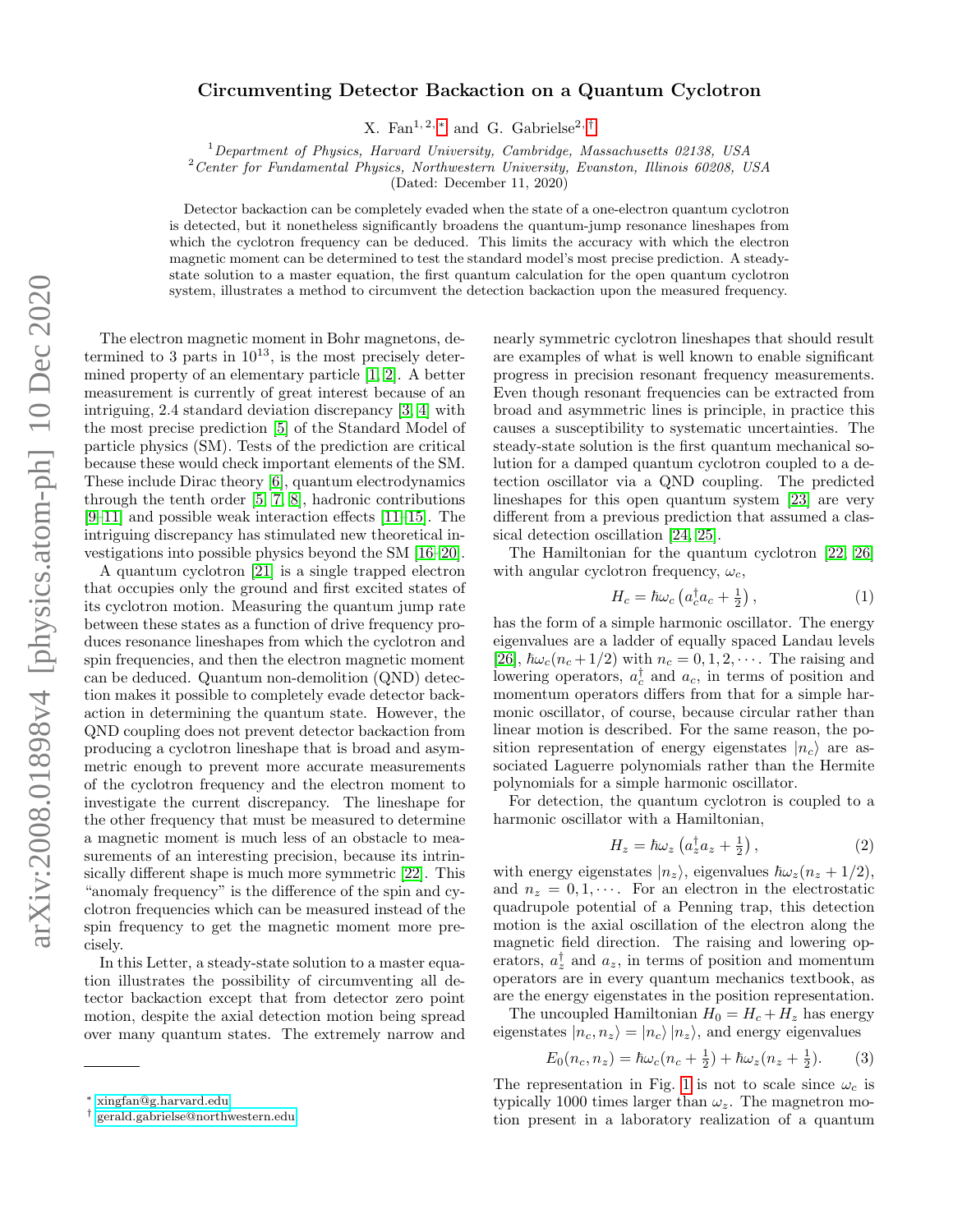

<span id="page-1-0"></span>FIG. 1. Lowest energy levels for the combined quantum cyclotron and axial detection oscillator (not to scale).

cyclotron [\[2\]](#page-4-1) is dropped in our calculation because the frequency scale is smaller by about  $\omega_m/\omega_z \approx 10^{-3}$  after cooling [\[22\]](#page-4-14). Including magnetron motion would cause negligible broadening and no noteworthy changes.

Detecting the cyclotron state requires a Hamiltonian  $H = H_c + H_z + V$  with a coupling V of the cyclotron and axial motions. A small magnetic bottle gradient [\[27\]](#page-4-19) can be added to the uniform field  $B\hat{z}$  [\[28\]](#page-4-20) of a Penning trap,

$$
\Delta B = B_2 \left( z^2 - \frac{1}{2} (x^2 + y^2) \right). \tag{4}
$$

With  $\delta_c = \hbar e B_2/(m^2 \omega_z)$ , the resulting coupling is

<span id="page-1-2"></span>
$$
V = \hbar \delta_c \left( a_c^{\dagger} a_c + \frac{1}{2} \right) \left( a_z^{\dagger} a_z + \frac{1}{2} \right), \tag{5}
$$

when two rapidly oscillating terms are averaged to zero. The coupled Hamiltonian has the uncoupled energy eigenstates  $|n_c, n_z\rangle$ . The energy eigenvalues

$$
E(n_c, n_z) = E_0(n_c, n_z) + \hbar \delta_c(n_c + \frac{1}{2})(n_z + \frac{1}{2}), \quad (6)
$$

acquire a small term that depends upon both  $n_c$  and  $n_z$ .

The coupling  $V$  is a QND coupling  $[29-32]$  $[29-32]$  because it commutes with  $H_0$ . The consequence is that detection backaction is completely evaded when the cyclotron quantum state is detected. This can be seen by writing the energy eigenvalues as

$$
E(n_c, n_z) = \hbar(n_c + \frac{1}{2}) + \hbar\tilde{\omega}_z(n_z + \frac{1}{2}).
$$
 (7)

Repeated measurements of the effective axial frequency,

<span id="page-1-3"></span>
$$
\widetilde{\omega}_z = \omega_z + \delta_c (n_c + \frac{1}{2}),\tag{8}
$$

will not themselves change the cyclotron state, even as they reveal quantum jumps of the cyclotron state and  $n_c$ caused by an external cyclotron driving force.

Critical to this report is that the QND coupling  $V$  that completely evades detection backaction in the determination of the quantum cyclotron state, does not do so for a measurement of  $\omega_c$ . This can be seen by writing the energy eigenvalues in the alternate form,

$$
E(n_c, n_z) = \hbar \tilde{\omega}_c(n_c + \frac{1}{2}) + \hbar \omega_z(n_z + \frac{1}{2}).
$$
 (9)

Despite the QND coupling, the effective cyclotron frequency,

$$
\widetilde{\omega}_c = \omega_c + \delta_c (n_z + \frac{1}{2}),\tag{10}
$$

shifts in proportion to the axial quantum number. This detection backaction shift cannot be completely evaded because a shift due to axial zero point motion remains even when the axial detection motion is cooled to its  $n_z =$ 0 ground state. Because the shift in this limit is orders of magnitude smaller than what has been attained, the rest of this work focuses upon how this zero-point limit can be attained. We call this "circumventing" detection backaction because the proposal is to achieve this limit while many states beyond  $n_z = 0$  are populated.

The  $\omega_c$  needed for an electron magnetic measurement must be extracted from the resonance lineshape that is the quantum jump rate measured as a function of an external cyclotron drive frequency. The broad cyclotron linewidth from detection backaction ( $\Delta \omega_c/\omega_c =$  $\bar{n}_z \delta_c/\omega_c \approx 10^{-9}$  in past experiments [\[1,](#page-4-0) [2\]](#page-4-1)) limits the accuracy of possible magnetic moment measurements. The distribution of axial states that causes the broad linewidth arises because the axial detection oscillator is weakly coupled to its environment, with a coupling constant,  $\gamma_z$ . For times larger than  $1/\gamma_z$ , this leads to a thermal Boltzmann distribution of axial states. For a  $T = 0.1$ K ambient temperature and  $\omega_z/(2\pi) = 200$  MHz [\[1,](#page-4-0) [2\]](#page-4-1), the average axial quantum number is

$$
\bar{n}_z = \left[ \exp\left(\frac{\hbar \omega_z}{k_B T}\right) - 1 \right]^{-1} \approx \frac{k_B T}{\hbar \omega_z} \approx 10. \quad (11)
$$

For past measurements, the effective axial temperature was actually at least 3 to 5 times higher due to the elevated temperature of the electronics used to detect the axial oscillation and its frequency[\[2\]](#page-4-1).

The cyclotron motion also weakly couples to the thermal reservoir, with a coupling  $\gamma_c$ . A state  $|n_c\rangle$  radiates synchrotron radiation at a rate  $n_c \gamma_c$ . In principle, cyclotron states can also absorb blackbody radiation, but at 0.1 K and  $\omega_c/(2\pi) = 150 \text{ GHz} [1]$  $\omega_c/(2\pi) = 150 \text{ GHz} [1]$ , the number of available blackbody photons is negligible. The average quantum number for a Boltzmann distribution of states is

$$
\bar{n}_c = \left[ \exp\left(\frac{\hbar \omega_c}{k_B T}\right) - 1 \right]^{-1} = 1.2 \times 10^{-32} \approx 0. \quad (12)
$$

The cyclotron motion thus remains in its  $n_c = 0$  ground state [\[21\]](#page-4-13) unless a cyclotron driving force is applied.

A cyclotron drive adds the Hamiltonian term

<span id="page-1-1"></span>
$$
V_c(t) = \frac{1}{2}\hbar\Omega_c \left[ a_c^{\dagger} e^{-i(\omega_c + \epsilon_c)t} + a_c e^{i(\omega_c + \epsilon_c)t} \right].
$$
 (13)

The drive strength is given by the angular Rabi frequency,  $\Omega_c$ , and the drive is detuned from resonance at  $\omega_c$  by a detuning  $\epsilon_c$ . For measurements, the driving force provided by 150 GHz microwaves injected into a trap cavity excites the  $|0, n_z\rangle$  states to  $|1, n_z\rangle$ . Higher cyclotron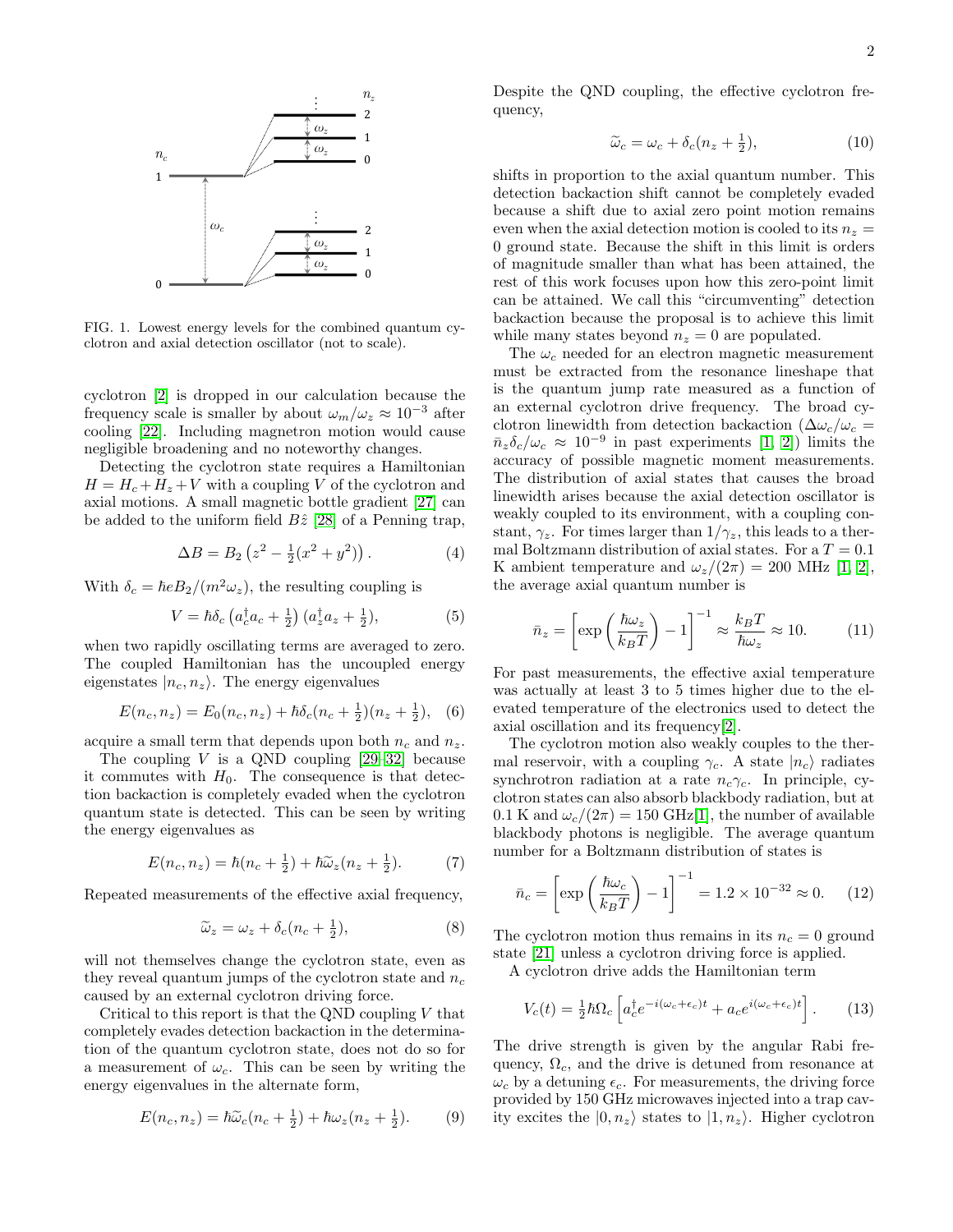states can be neglected because it is less probable to excite from a small population in an excited state, but also because a relativistic shift keeps the cyclotron transitions between excited states off resonance from the drive [\[33\]](#page-4-23).

A density operator is required for a system that decays and is coupled to a thermal bath. The initial state at time  $t = 0$  is the cyclotron ground state and a thermal superposition of axial states,

<span id="page-2-1"></span>
$$
\rho(0) = \sum_{n_z=0}^{\infty} p_{n_z}(T) |0, n_z\rangle\langle0, n_z|.
$$
 (14)

The Boltzmann weighting factors are

$$
p_n(T) = \left[1 - \exp\left(-\frac{\hbar \omega_z}{k_B T}\right)\right] \exp\left(-\frac{n \hbar \omega_z}{k_B T}\right). \quad (15)
$$

Explicit calculations show that 150 axial states suffice for axial states in thermal equilibrium at 0.1 K.

The time evolution of the density operator is described by a Lindblad equation [\[23,](#page-4-15) [34,](#page-4-24) [35\]](#page-4-25),

<span id="page-2-0"></span>
$$
\frac{d\rho}{dt} = -\frac{i}{\hbar} \left[ H_0 + V + V_c, \rho \right] \n- \frac{\gamma_c}{2} \left( a_c^{\dagger} a_c \rho - 2 a_c \rho a_c^{\dagger} + \rho a_c^{\dagger} a_c \right) \n- \frac{\gamma_z}{2} \bar{n}_z \left( a_z a_z^{\dagger} \rho - 2 a_z^{\dagger} \rho a_z + \rho a_z a_z^{\dagger} \right) \n- \frac{\gamma_z}{2} \left( \bar{n}_z + 1 \right) \left( a_z^{\dagger} a_z \rho - 2 a_z \rho a_z^{\dagger} + \rho a_z^{\dagger} a_z \right).
$$
\n(16)

The first line describes the driven motion. The second describes the incoherent cyclotron decay. The third and fourth lines describe the incoherent deexcitation and excitation of the axial motion by the thermal bath.

To efficiently solve the master equation, several transformations are made. All terms in Eq. [\(16\)](#page-2-0) are transformed to an interaction picture, with

$$
\widetilde{\rho} = e^{iH_0t/\hbar} \rho e^{-iH_0t/\hbar}.\tag{17}
$$

Since the coupled system starts and remains axially diagonal, only the probabilities  $\tilde{\rho}_{jk; n_z} = \langle j, n_z|\tilde{\rho}|k, n_z\rangle$  are needed. The indices j and k are 0 or 1, and  $n_z$  takes positive values as large as needed to describe the thermal distribution – up to about 150 for  $\bar{n}_z = 10$ , as mentioned. A second transformation,

$$
p_{jk;n_z} \equiv \rho_{jk;n_z} e^{i(j-k)\epsilon_c t} \tag{18}
$$

produces a time-independent equation for the  $p_{jk;n_z}$ , where the detuning  $\epsilon_c$  was defined in Eq. [13.](#page-1-1) The timedependent probabilities we seek to calculate,

$$
p_{jj;n_z} = \widetilde{\rho}_{jj;n_z} = \langle j, n_z | \rho | j, n_z \rangle \tag{19}
$$

are invariant under these transformations.

The master equation in terms of vectors  $\vec{p}_{jk}$ , with components  $p_{jk;n_z}$ , is

$$
\frac{d}{dt}\vec{p}_{00}(t) = \mathbf{R}(0,0,0)\,\vec{p}_{00}(t) - \Omega_c \text{Im}[\vec{p}_{01}(t)] \n+ \gamma_c \vec{p}_{11}(t)
$$
\n(20a)

$$
\frac{d}{dt}\vec{p}_{01}(t) = \mathbf{R}(\epsilon_c, \delta_c, \gamma_c) \vec{p}_{01}(t) - i \frac{\Omega_c}{2} (\vec{p}_{11}(t) - \vec{p}_{00}(t))
$$
\n(20b)

$$
\frac{d}{dt}\vec{p}_{11}(t) = \mathbf{R}(0,0,2\gamma_c)\,\vec{p}_{11}(t) + \Omega_c \text{Im}[\vec{p}_{01}(t)].\qquad(20c)
$$

The nonzero components of the matrices are

$$
\mathbf{R}(\epsilon_c, \delta_c, \gamma_c)_{n_z, n_z - 1} = \gamma_z \bar{n}_z n_z
$$
\n
$$
\mathbf{R}(\epsilon_c, \delta_c, \gamma_c)_{n_z, n_z} = i \left[ -\epsilon_c + (n_z + \frac{1}{2}) \delta_c \right] - \frac{1}{2} \gamma_c
$$
\n(21a)

<span id="page-2-3"></span><span id="page-2-2"></span>
$$
c_{n_z, n_z} = \iota_1 c_c + (n_z + 2)^{0} c_1 - 2^{0} c_2
$$
  
- 
$$
-\gamma_z (2\bar{n}_z + 1) n_z - \gamma_z \bar{n}_z
$$
 (21b)

$$
\mathbf{R}(\epsilon_{,c}\,\delta_{c},\gamma_{c})_{n_{z},n_{z}+1} = \gamma_{z}(\bar{n}_{z}+1)(n_{z}+1). \tag{21c}
$$

Beside the specified arguments and indices, these equations and matrices depend upon the bath temperature via  $\bar{n}_z$ , and the axial damping rate,  $\gamma_z$ .

This vector master equation must be solved for initial conditions (at  $t = 0$ ) that  $\vec{p}_{00}$  has components  $p_{n_z}(T)$ (from Eq. [\(14\)](#page-2-1)) and  $\vec{p}_{01} = \vec{p}_{11} = 0$ . The desired resonance lineshape is the probability of a cyclotron excitation,

$$
P = \sum_{n_z=0}^{\infty} p_{11; n_z}(t_d),
$$
 (22)

is a function of the drive detuning,  $\epsilon_c$ . This lineshape depends upon the drive strength,  $\Omega_c$  and the time that the drive is applied,  $t_d$ .

In general, the vector master equation must be integrated numerically from  $t = 0$  to  $t = t_d$  to determine the lineshape. However, for a weak drive with  $\Omega_c \ll \gamma_c$  (to avoid power broadening) and  $t_d \gg 1/\gamma_c$  (to let transients damp out), there is a steady state for which the driven cyclotron excitation balances the emission of synchrotron radiation. This steady-state solution suffices to demonstrate that circumventing detector backaction is possible.

To obtain the steady-state solution, the derivatives in Eq. [\(20\)](#page-2-2) are set to zero. The three equations are summed over all axial states and simplified using

$$
\sum_{n_z=0}^{\infty} p_{00;n_z}(t) \approx \sum_{n_z=0}^{\infty} p_{n_z}(T) = 1
$$
 (23)

$$
\sum_{n_z=0}^{\infty} p_{11; n_z}(t) \ll 1
$$
\n(24)

$$
\sum_{n_z=0}^{\infty} (\mathbf{R}(0, 0, 2\gamma_c) \vec{p}_{11})_{n_z} = -\gamma_c \sum_{n_z=0}^{\infty} p_{11; n_z}, \quad (25)
$$

The first two simplifications pertain for a weak drive and make terms involving  $\vec{p}_{11}$  negligible compared to those involving  $\vec{p}_{00}$ . The third pertains because  $\mathbf{R}(0, 0, 2\gamma_c)$  has a simple structure and axial damping does not change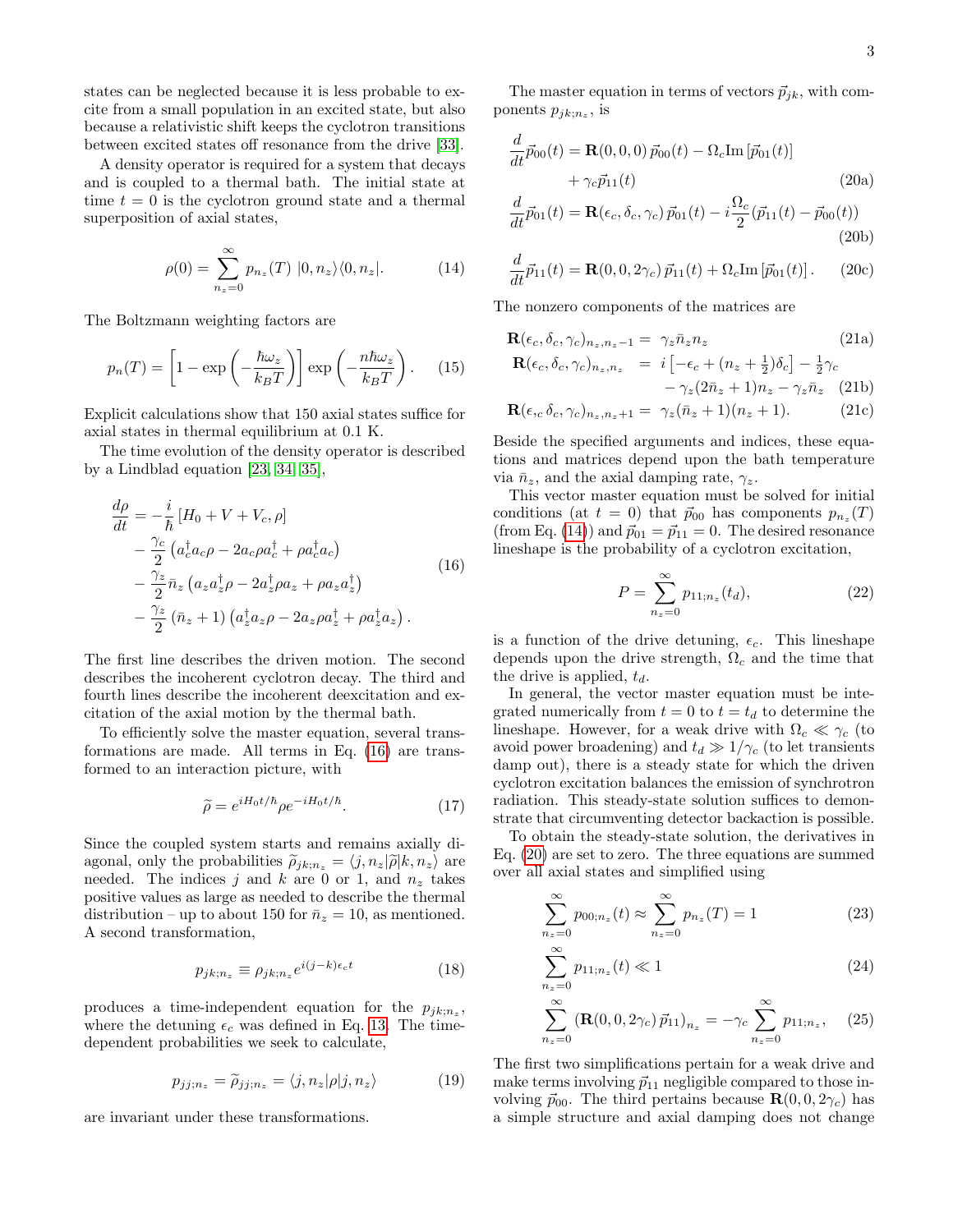the total population in states  $|1, n_z\rangle$ . The result is the steady-state probability for cyclotron excitation by a weak drive,

<span id="page-3-0"></span>
$$
P = -\frac{\Omega_c^2}{2\gamma_c} \text{Im} \left[ \sum_{n_z=0}^{\infty} \left( i \mathbf{R}(\epsilon_c, \delta_c, \gamma_c)^{-1} \vec{p}(T) \right)_{n_z} \right]. \tag{26}
$$

The vector  $\vec{p}(T)$  has the Boltzmann factors  $p_{n_z}(T)$  as its components. In the  $T = 0$  limit, the steady-state lineshape becomes the expected Lorentzian.

Direct numerical integrations of the master equation (Eq. [\(20\)](#page-2-2)) and the steady-state solution in Eq. [\(26\)](#page-3-0) provide the first fully quantum treatment of the coupled and open cyclotron and axial system. (More details, including comparisons of direct integrations and steady-state solutions of the master equation, will be published in a longer work that deals with measuring magnetic moments more generally [\[36\]](#page-4-26).) The lineshape calculation [\[24,](#page-4-16) [25\]](#page-4-17) previously available (and used to predict and analyze all experiments to date) assumed a classical axial oscillation undergoing Brownian motion – and predicted a very different lineshape.

We now investigate detector backaction and how it can be circumvented, with estimates first, and then with quantum lineshape calculations. The result of a thermal distribution of axial states is that a cyclotron drive will make cyclotron transitions over a range of cyclotron drive frequencies,  $\Delta \epsilon_c > \bar{n}_z \delta_c$ . For the best measurement, the bath temperature was 0.3 K and above, which corresponds to a spread  $\Delta\omega/\omega_c > 800$  ppt (A part per trillion, ppt, is 1 part in  $10^{12}$ ). Line splitting made it possible to obtain a 300 ppt uncertainty. Even at 0.1 K temperature, the backaction linewidth will still spread the cyclotron excitation over a broad width. Reducing the coupling strength  $(\delta_c \text{ in Eq. } (5))$  $(\delta_c \text{ in Eq. } (5))$  $(\delta_c \text{ in Eq. } (5))$  would reduce the backaction. However, this is not an option because this simultaneously reduces the sensitivity needed to detect the individual states of the quantum cyclotron.

The new possibility proposed here is circumventing backaction by resolving the cyclotron excitations that an electron makes during the time it is in its axial ground state from those made while the system is in other axial states. Resolving  $\delta_c$ , the cyclotron frequency shift for axial states with  $n_z = 0$  and  $n_z = 1$ , requires two conditions,

<span id="page-3-1"></span>
$$
\delta_c \gg \gamma_c + 2 \,\bar{n}_z \gamma_z \tag{27}
$$

$$
\delta_c \gg 1/t_d. \tag{28}
$$

The first (from the diagonal damping term in Eq. [\(21b\)](#page-2-3)) requires that the shift be larger than both the cyclotron damping width,  $\gamma_c$ , and the axial width contribution,  $2\bar{n}_z\gamma_z$ . The latter arises because the underlying physics of the master equation is that probability transfers between the axial oscillation and the thermal reservoir at an average rate going as  $\bar{n}_z \gamma_z$ . The second requirement is a drive applied long enough that the frequency-time uncertainty principle does not broaden the lineshape.

The shift  $\delta_c/(2\pi) = 4$  Hz used for measurements is much smaller than the extremely small cyclotron damping width,  $\gamma_c/(2\pi) = 0.03$  Hz, realized using a microwave cavity to inhibit spontaneous emission [\[37\]](#page-5-0). At the ambient temperature of experiments,  $T = 0.1$  K, this leaves means that  $\gamma_z/(2\pi) \ll 0.2$  Hz is needed. This requirement was not met by the  $\gamma_z/(2\pi) = 1$  Hz of the best measurement. Resolving axial quantum structure thus requires reducing  $\gamma_z$  by about two orders magnitude. The second condition (Eq. [\(28\)](#page-3-1)) is met by simply applying the cyclotron drive for much longer than 40 ms.

The axial damping rate cannot simply be reduced by this large factor because the induced signal needed to deduce the cyclotron state from  $\tilde{\omega}_z$  in Eq. [\(8\)](#page-1-3) reduces to unusable levels. One solution would be to rapidly switch between large  $\gamma_z$  for cyclotron state detection, and a small  $\gamma_z$  during the time a drive is applied to make cyclotron quantum jumps. A cryogenic HEMT switching circuit that operates with essentially no power dissipation was recently developed and demonstrated for this purpose [\[38\]](#page-5-1). For our estimates and calculations the large and small  $\gamma_z$  realized in the lab demonstration are used.



<span id="page-3-2"></span>FIG. 2. (a) Quantum cyclotron lineshape for  $\bar{n}_z = 10$  and a weak drive  $(\Omega_c = 0.1\gamma_c)$  resolves the axial states as  $\gamma_z$  is reduced. (b) The  $n_z = 0$  peak for  $\gamma_z/(2\pi) = 0.003$  Hz and  $\gamma_c/(2\pi) = 0.03$  Hz for a weak (solid curve) and strong drive (dashed), and a  $T = 0$  K Lorentzian lineshape (dotted).

Quantum calculations of the cyclotron lineshape demonstrate how the detector backaction can be reduced to only that from zero point motion. Figure  $2(a)$  shows steady-state lineshapes (Eq. [\(26\)](#page-3-0)) for three values of the axial damping rate,  $\gamma_z$ , at a temperature  $T = 0.1$  K and a coupling  $\delta_c/(2\pi) = 4$  Hz. For the dashed lineshape,  $2\bar{n}_z\gamma_z/(2\pi) = 6$  Hz does not satisfy Eq. [\(27\)](#page-3-1) and the axial quantum states is not resolved. For a ten times lower  $\gamma_z/(2\pi) = 0.03$  Hz, the quantum structure of the axial motion manifests itself in the dotted lineshape. For another 10-fold reduction in  $\gamma_z$ , the solid lineshape shows completely resolved peaks.

The extremely narrow left peak for  $n_z = 0$  is good news for measurement. Its width,  $\gamma_c + 2\bar{n}_z \gamma_z$ , is only about 3 times the cyclotron decay width  $\gamma_c$ , and much smaller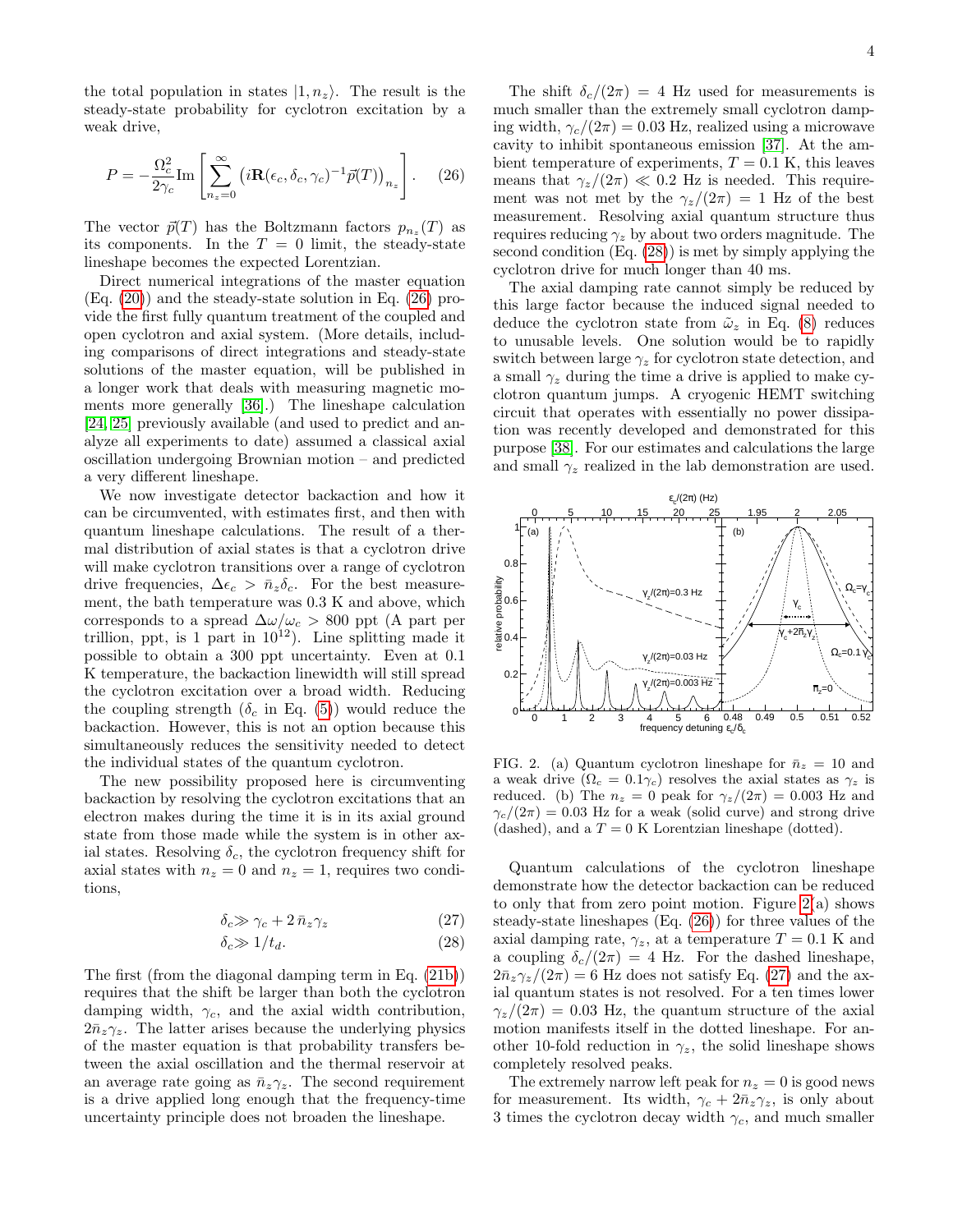than the total cyclotron linewidth (Fig. [2\(](#page-3-2)b)). More good news is that this  $n_z = 0$  peak is very symmetric about its center frequency – a big help in precisely identifying the center frequency of the resonance. The next peak to the right is for  $n_z = 1$ , and so on. There are many peaks because  $\bar{n}_z = 10$  for  $T = 0.1$  K.

The peak probability for a resonant weak drive,  $\Omega_c =$  $0.1\gamma_c$ , is only  $3.1 \times 10^{-4}$ . However, increasing the cyclotron drive strength to  $\Omega_c = \gamma_c$  (dashed curve in Fig. [2\(](#page-3-2)b)) increases the excitation probability to  $2.2 \times$  $10^{-2}$  while power broadening the full linewidth from 3 to only 3.6 cyclotron decay widths. (The 300 differential equations for the vector master equation were integrated directly to time  $10/\gamma_c$  for  $\Omega_c = \gamma_c$  because the steady state solution applies only for  $\Omega_c \ll \gamma_c$ .) Stronger drives may be useful for tracking slow magnetic field drifts [\[2\]](#page-4-1).

The offset of the  $n_z = 0$  resonance from  $\epsilon_c = 0$  to  $\epsilon_c = \delta_c/2$  is due to the zero point motion of the quantum axial oscillator. This could be measured in two ways. First, measuring this peak and its neighbor determines this offset, since these two peaks are spaced by twice the offset. Second, the shift of axial frequency  $\omega_z$  to  $\omega_z + \delta_c$ can be measured.

In summary, a QND coupling of cyclotron motion to

an axial detection motion evades all detector backaction in determining the cyclotron state. However, it does not prevent detector backaction from broadening the observed cyclotron resonance lineshape to limit the accuracy that can be achieved in determining the cyclotron resonance frequency and the electron magnetic moment. The first solution of quantum master equation for a quantum cyclotron and a harmonic detection oscillation demonstrates the possibility of circumventing all of the additional detector backaction except the small amount caused by the zero-point detection motion, despite a detector excitation spread over many states. The extremely narrow and symmetric cyclotron resonance lineshapes that are predicted differ markedly from previous predictions. The new approach promises to make it possible to make a test of the Standard Model's most precise prediction at the precision required to check the intriguing discrepancy that now exists between prediction and measurement.

This work was supported by the NSF, with partial support of X. Fan from the Masason Foundation. B. D'Urso made early contributions. B. D'Urso, S. E. Fayer, T. G. Myers, B. A. D. Sukra and G. Nahal provided useful comments.

- <span id="page-4-0"></span>[1] D. Hanneke, S. Fogwell, and G. Gabrielse, Phys. Rev. Lett. 100, 120801 (2008).
- <span id="page-4-1"></span>[2] D. Hanneke, S. Fogwell Hoogerheide, and G. Gabrielse, Phys. Rev. A 83, 073002 (2011).
- <span id="page-4-2"></span>[3] G. Gabrielse, S. Fayer, T. Myers, and X. Fan, Atoms 7, 45 (2019).
- <span id="page-4-3"></span>[4] R. H. Parker, C. Yu, W. Zhong, B. Estey, and H. Müller, Science 360, 191 (2018).
- <span id="page-4-4"></span>[5] T. Aoyama, T. Kinoshita, and M. Nio, Atoms 7, (2019).
- <span id="page-4-5"></span>[6] P. A. M. Dirac and R. H. Fowler, Proceedings of the Royal Society of London. Series A, Containing Papers of a Mathematical and Physical Character 117, 610 (1928).
- <span id="page-4-6"></span>[7] S. Laporta, Physics Letters B 772, 232 (2017).
- <span id="page-4-7"></span>[8] T. Aoyama, T. Kinoshita, and M. Nio, Phys. Rev. D 97, 036001 (2018).
- <span id="page-4-8"></span>[9] D. Nomura and T. Teubner, Nucl. Phys. B 867, 236 (2013).
- [10] A. Kurz, T. Liu, P. Marquard, and M. Steinhauser, Physics Letters B 734, 144 (2014).
- <span id="page-4-9"></span>[11] Jegerlehner, Fred, EPJ Web Conf. 218, 01003 (2019).
- [12] K. Fujikawa, B. W. Lee, and A. I. Sanda, Phys. Rev. D 6, 2923 (1972).
- [13] A. Czarnecki, B. Krause, and W. J. Marciano, Phys. Rev. Lett. 76, 3267 (1996).
- [14] M. Knecht, M. Perrottet, E. de Rafael, and S. Peris, Journal of High Energy Physics 2002, 003 (2002).
- <span id="page-4-10"></span>[15] A. Czarnecki, W. J. Marciano, and A. Vainshtein, Phys. Rev. D 67, 073006 (2003).
- <span id="page-4-11"></span>[16] S. Gardner and X. Yan, Phys. Rev. D **102**, 075016 (2020).
- [17] J. Liu, C. E. M. Wagner, and X.-P. Wang, Journal of High Energy Physics 2019, 8 (2019).
- [18] H. Davoudiasl and W. J. Marciano, Phys. Rev. D 98, 075011 (2018).
- [19] A. Crivellin, M. Hoferichter, and P. Schmidt-Wellenburg, Phys. Rev. D 98, 113002 (2018).
- <span id="page-4-12"></span>[20] X.-F. Han, T. Li, L. Wang, and Y. Zhang, Phys. Rev. D 99, 095034 (2019).
- <span id="page-4-13"></span>[21] S. Peil and G. Gabrielse, Phys. Rev. Lett. 83, 1287 (1999).
- <span id="page-4-14"></span>[22] L. S. Brown and G. Gabrielse, Rev. Mod. Phys. 58, 233 (1986).
- <span id="page-4-15"></span>[23] K. Jacobs, Quantum Measurement Theory and its Applications (Cambridge University Press, ADDRESS, 2014).
- <span id="page-4-16"></span>[24] L. S. Brown, Phys. Rev. Lett. 52, 2013 (1984).
- <span id="page-4-17"></span>[25] L. S. Brown, Ann. Phys. (N.Y.) **159**, 62 (1985).
- <span id="page-4-18"></span> $[26]$  L. Landau, Zeitschrift für Physik 64, 629 (1930).
- <span id="page-4-19"></span>[27] R. Van Dyck, Jr., P. Ekstrom, and H. Dehmelt, Nature 262, 776 (1976).
- <span id="page-4-20"></span>[28] X. Fan, S. E. Fayer, and G. Gabrielse, Review of Scientific Instruments 90, 083107 (2019).
- <span id="page-4-21"></span>[29] V. B. Braginsky, Y. I. Vorontsov, and K. S. Thorne, Science 209, 547 (1980).
- [30] C. M. Caves, K. S. Thorne, R. W. P. Drever, V. D. Sandberg, and M. Zimmermann, Rev. Mod. Phys. 52, 341 (1980).
- [31] V. B. Braginsky and F. Y. Khalili, Rev. Mod. Phys. 68, 1 (1996).
- <span id="page-4-22"></span>[32] M. F. Bocko and R. Onofrio, Rev. Mod. Phys. 68, 755 (1996).
- <span id="page-4-23"></span>[33] G. Gabrielse, H. Dehmelt, and W. Kells, Phys. Rev. Lett. 54, 537 (1985).
- <span id="page-4-24"></span>[34] G. Lindblad, Comm. Math. Phys. **48**, 119 (1976).
- <span id="page-4-25"></span>[35] V. Gorini, A. Kossakowski, and E. C. G. Sudarshan, Journal of Mathematical Physics 17, 821 (1976).
- <span id="page-4-26"></span>[36] X. Fan and G. Gabrielse, arXiv:atom-ph 2008:08188 (2020).